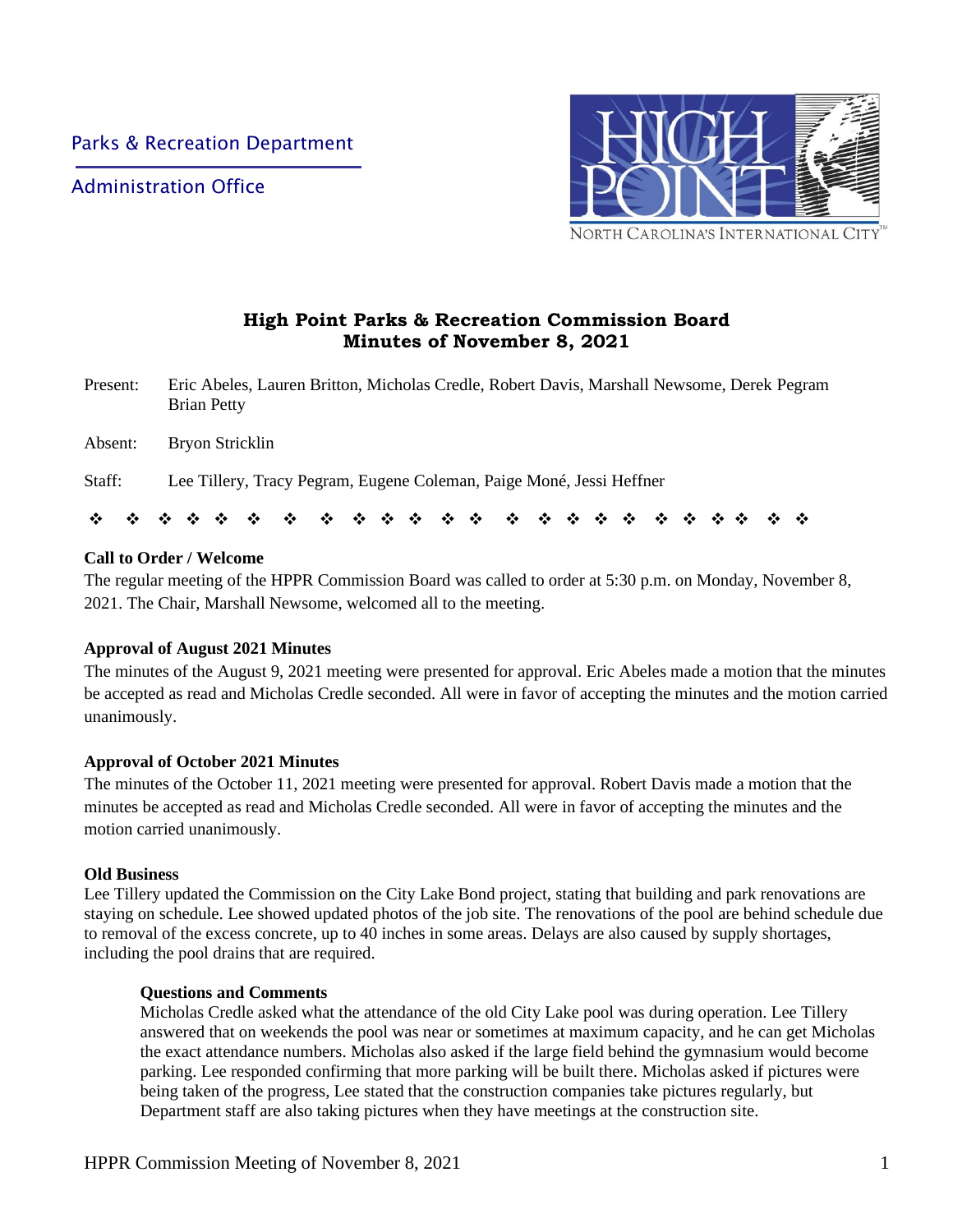Tracy Pegram showed a timelapse of the construction site progress.

#### **Questions and Comments**

Micholas Credle asked how long it took to tear down the old City Lake pool. Lee Tillery replied that it started in May and the demolition was completed in September.

Robert Davis asked if the pool will be brand new at the end of construction. Lee Tillery confirmed that yes, the pool will be brand new upon completion. Robert also asked if there would be concessions sold at the pool. Lee confirmed that concessions will be on the bottom level and there will still be concessions sold in the amusements area of the park. Micholas Credle asked how fees and charges are determined. Lee explained the City's process for recommending fees and the approval process starting with approval by the Parks & Recreation Commission and then the High Point City Council for final approval.

Eric Abeles asked if there are plans to build more pickleball courts or convert some tennis courts into pickleball courts. Lee Tillery responded saying that there are currently no plans to build additional courts. Currently pickleball is being offered at indoor recreation centers as well as Armstrong Park. Lauren Britton asked if it was possible to build dual courts that allow tennis and pickleball. Lee stated that the difference between the two would not allow it outdoors. Eugene Coleman stated that all recreation centers have the courts printed on the gym floors which allows pickleball play at any center.

#### **New Business**

Marshall Newsome announces that Jerry Archie will be replaced by Jennifer Mays in the upcoming City Council meeting. Jerry's term expired at the end of July. Marshall also announced that Brian Petty's term has expired. He will remain on the commission until he is replaced.

Lee Tillery announced that Marshall Newsome has been recognized for his services to the community at the recent North Carolina Recreation & Parks conference by being awarded the Raburn "Rip" Jackson Award. This award is given to an outstanding citizen board member. Marshall thanked the Parks & Recreation Commissioners and the Department citing that "no one wins alone" and thanked NCRPA for the recognition.

#### **Questions and Comments**

Robert Davis stated that High Point Pony thanks the Parks & Recreation Department. He said that High Point Pony has visitors across the state, and they are always impressed by the Department facilities.

#### **Staff Reports**

Staff Reports were discussed.

#### Special Facilities & Recreation Division – Tracy Pegram

The indoor courts at Oak Hollow Tennis Center have started taking reservations on October 14. The High Point Rowing Club hosted the Autumn Rowing Festival at Oak Hollow Festival Park on October 3. There were 600 rowers and approximately 2,600 people in attendance. The Piedmont Environmental Center held 9 programs in October with 441 participants.

Football is set to finish the weekend following the November Commission meeting. The 10U Broncos and 8U Broncos teams have finished as number one in their division. This year the Department partnered with Greensboro and Thomasville for the R.E.D. Zone football league. These partnerships allowed for High Point teams to visit different municipalities and teams from Greensboro and Thomasville to visit High Point. Tina Boston who worked at the Roy B. Culler, Jr. Senior Center has retired. Halloween Hoopla was a success with 17 volunteer trunkers.